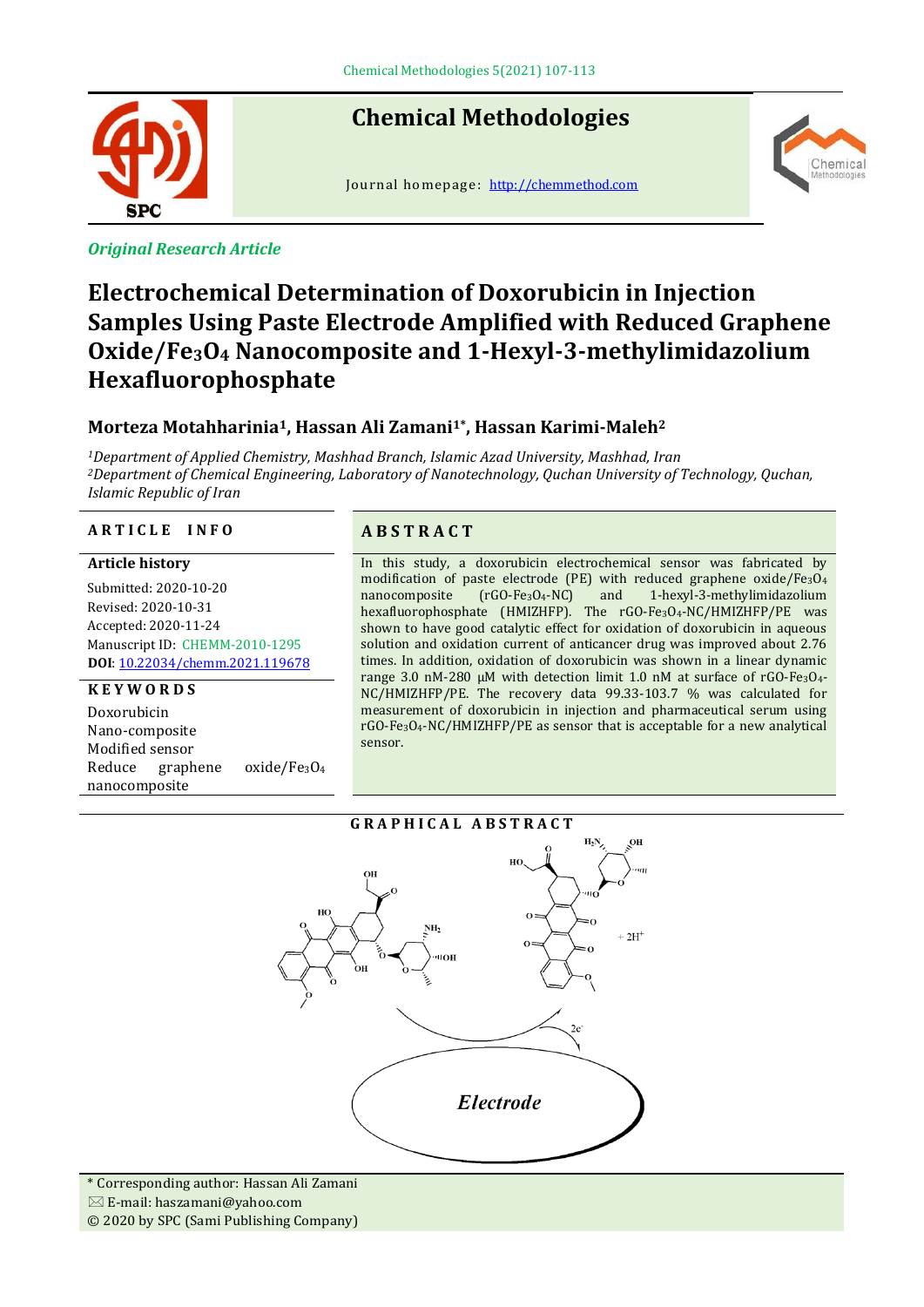#### **Introduction**

Cancer has been known as the main cause of human mortality for many years and in recent years, due to the progress of urbanization and the presence of synthetic materials in human nutrition and environmental pollution, its diversity has increased [1-5]. Anticancer drugs are used as a primary treatment for the dangerous cancer in chemotherapy [6]. However, the side effects of using such drugs have always been a major obstacle in their use and controlling the dose of anti-cancer drugs and measuring them in biological samples has been important and necessary [7].

Doxorubicin is a phenolic-based anthracycline anticancer drug prescribed to treat various cancers such as breast cancer, bladder cancer, and blood cancers [8]. Doxorubicin helps to chemotherapy by blocking topo isomerase 2. Due to different side effects such as fast or irregular heartbeat, fever or chills, pain at the injection site, and difficult urination accompanied by fever or chills, controlling doxorubicin dosage on chemotherapy process by analytical methods is very important. Therefore, researchers suggested many different strategies for determination of doxorubicin level in biological samples [9-15].

In between, attention to electrochemical methods showed more benefits due to ability for online analysis, fast response, low cost, easy operation and more diversity [16-25]. On the other hand, modification of electrochemical sensors created high diversity and powerful ability for selective analysis of biological and pharmaceutical compounds in the recent years [26-35].

Nanomaterials with high surface area and unique properties showed more advantages in different fields of research [36-50]. Properties such as electrical conductivity, thermal stability, good mechanical properties, and high surface area of nanomaterials have created a revolution in science [51-65]. Electrochemical sensors are one of the scientific topics that have been strongly influenced by nanotechnology [66-70]. Application of nanomaterials as modifiers has created a new view in fabrication of highly sensitive electrochemical sensors [71-75].

Therefore, in this study, a highly sensitive electrochemical sensor was fabricated for determination of doxorubicin by modification of PE by rGO-Fe<sub>3</sub>O<sub>4</sub>-NC and 1HMIZHFP. The rGO-Fe3O4-NC/HMIZHFP/PE was used for determination of doxorubicin with acceptable recovery data in injection and pharmaceutical serum samples.

#### **Material and methods**

Graphene oxide, iron (III) chloride, iron (II) sulfate, sodium hydroxide, sodium hydroxide, graphite powder, paraffin oil, HMIZHFP, doxorubicin and phosphoric acid were purchased from Sigma and Merck Company. Stock solution of doxorubicin (0.01 M) was prepared by dissolving of 0.135 g doxorubicin into 25 mL distilled water. In addition,  $rGO-Fe_3O_4-NC$  was synthesized by reported procedure by our previous reported paper [76]. All of electrochemical signals were recorded by Potentiostat/Galvanostat machine (Ivium-Vertex) using Ag/AgCl/KClsat as reference electrode.

#### *Preparation of rGO-Fe3O4-NC/HMIZHFP/PE*

The rGO-Fe3O4-NC/HMIZHFP/PE was organized using hand mixing composition containing of 80 mg  $rGO-Fe<sub>3</sub>O<sub>4</sub>+940$  mg graphite powder in the presence of 2 drops of HMIZHFP +8 drop of paraffin oil as binders for 65 min using a mortar and pestle.

#### *Real sample preparation*

Doxorubicin injection and dextrose saline were purchased from local pharmacy and then diluted by PBS, and directly used for real sample analysis.

#### **Result and Dissection**

#### *Electrochemical investigation*

Oxidation/reduction behavior of doxorubicin was investigated using rGO-Fe<sub>3</sub>O<sub>4</sub>-NC/HMIZHFP/PE as electrochemical sensor in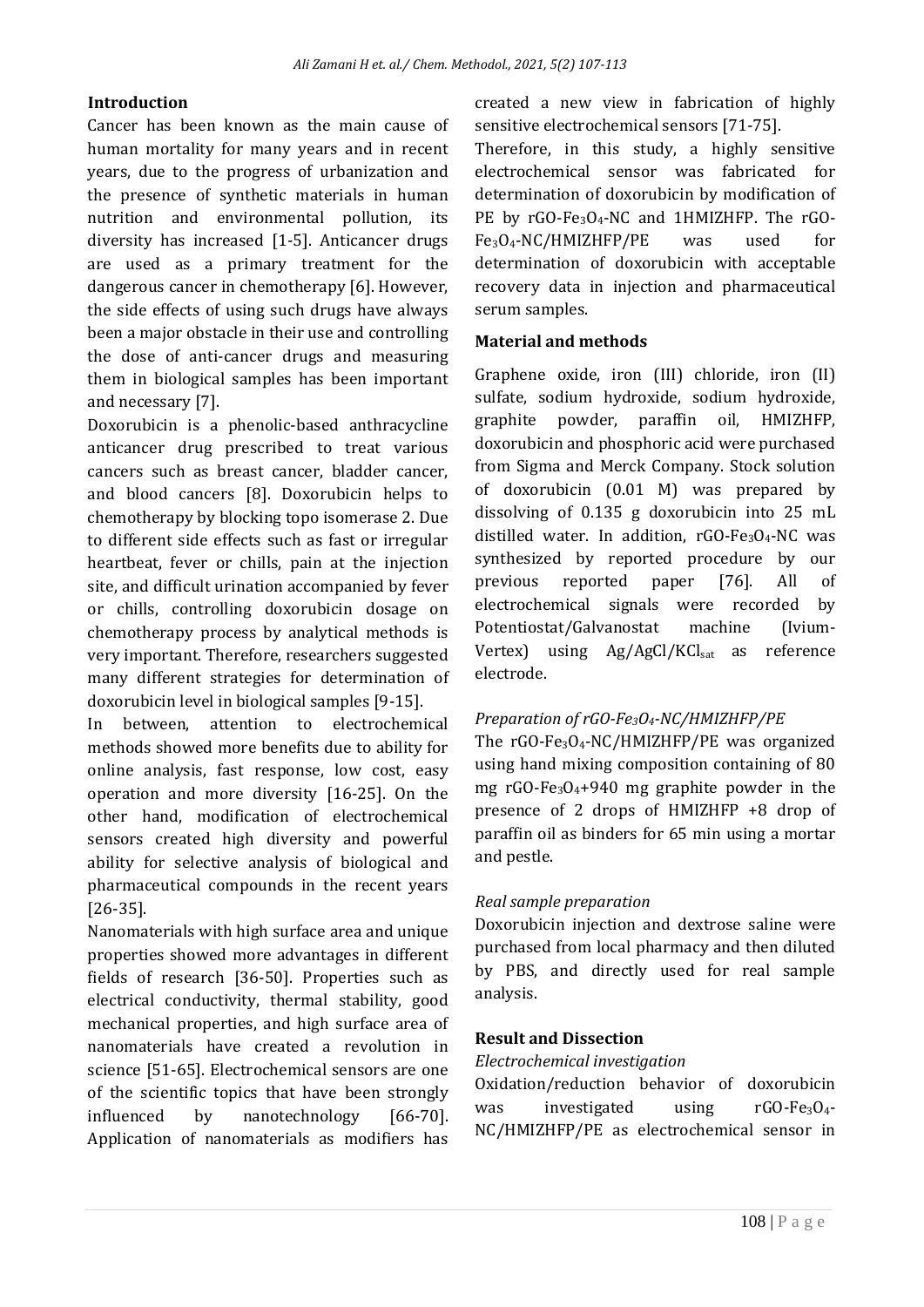pH range 4.0-9.0 (Figure 1 inset). The cyclic voltammograms showed a quasi-reversible behavior in this pH range and linear relation between oxidation signal of doxorubicin and pH value with equation E=0.061 pH=+1.0201  $(R<sup>2</sup>=0.9945)$  that showed suggested mechanism in scheme 1 is acceptable for doxorubicin [77].



**Figure 1:** E-pH curve for electro-oxidation of 300-µM doxorubicin at surface of rGO-Fe3O4- NC/HMIZHFP/PE. Inset) Relative cyclic voltammograms



**Scheme 1:** Electro-oxidation mechanism of doxorubicin

On the other hand, maximum oxidation signal of doxorubicin was observed at pH=7.0 and this value was selected as optimum condition. Redox behavior of doxorubicin was recorded at surface of PE (Fig. 2 curve a),  $rGO-Fe_3O_4-NC/PE$  (Fig. 2 curve b), HMIZHFP/PE (Figure 2 curve c) and rGO-Fe3O4-NC/HMIZHFP/PE (Figure 2 curve d), respectively. Oxidation current of doxorubicin increased from 29.49 µA at surface of PE to 81.43  $\mu$ A at surface of rGO-Fe<sub>3</sub>O<sub>4</sub>-NC/HMIZHFP/PE. This improvement is relative to the presence of rGO-Fe3O4-NC and HMIZHFP at surface of PE. Oxidation current of doxorubicin showed a linear relation with  $v^{1/2}$  in the scan rate ranging 15-100 mV/s that confirm diffusion process [78-81] for electro-oxidation of doxorubicin at surface of rGO-Fe3O4-NC/HMIZHFP/PE. In addition, positive shift of doxorubicin potential at surface of  $rGO-Fe<sub>3</sub>O<sub>4</sub>-NC/HMIZHFP/PE$  with increasing in scan rate confirm a kinetic limitation and quasi-behavior in this study.



**Figure 2**: Cyclic voltammograms of 300 µM doxorubicin at surface of PE (curve a), rGO-Fe<sub>3</sub>O<sub>4</sub>-NC/PE (curve b), HMIZHFP/PE (curve c) and rGO-Fe3O4-NC/HMIZHFP/PE (curve d)



**Figure 3**: I-ν 1/2 of doxorubicin at surface of rGO-Fe3O4-NC/HMIZHFP/PE. CV of doxorubicin at scan rate a) 15, b) 30, c) 50, d) 70 and e) 100 mV/s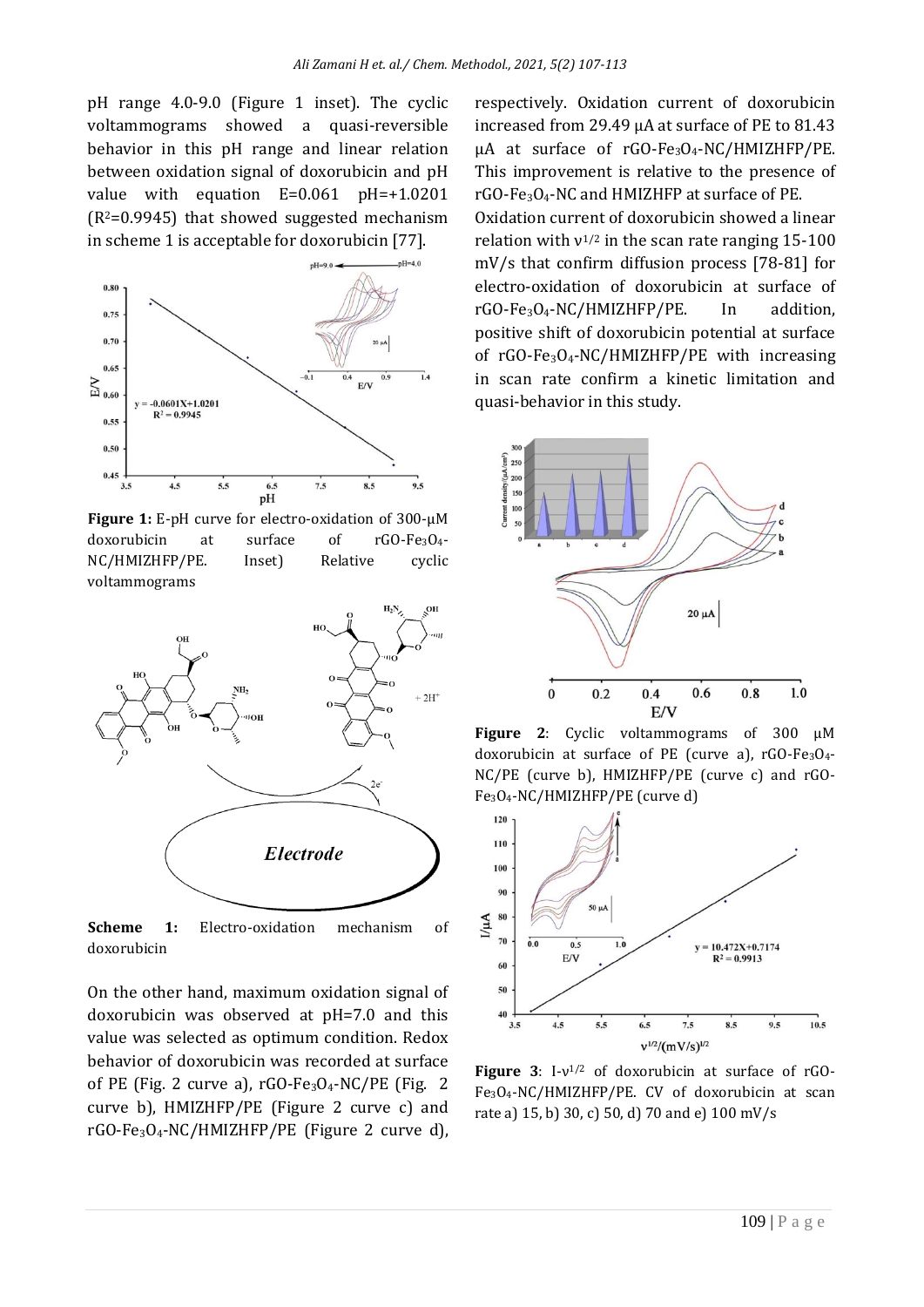The rGO-Fe3O4-NC/HMIZHFP/PE was used as analytical tool for determination of doxorubicin by using differential pulse voltammetric method (Figure 4). Oxidation current of doxorubicin showed a linear relation with doxorubicin concentration in the range 0.003-280 µM with detection limit 1.0 nM (LOD= $3S_b/m$ ) (Figure 4 inset).



**Figure 4:** I-Concentration plot for electro-oxidation of doxorubicin in the concentration range 0.003-280 µM.

Inset) DP voltammograms for electro-oxidation of doxorubicin in the concentration range 0.003-280 µM

The selectivity of rGO-Fe<sub>3</sub>O<sub>4</sub>-NC/HMIZHFP/PE for determination of 50.0 µM doxorubicin was investigated by differential pulse voltammetric method. The results are presented in Table 1 and confirm good selectivity of  $rGO-Fe_3O_4$ - NC/HMIZHFP/PE for determination of 50.0 µM doxorubicin. In final step, the ability of rGO-Fe3O4-NC/HMIZHFP/PE was checked for determination of doxorubicin in injection and dextrose saline samples and the results are presented in Table 2. As can be seen, the rGO-Fe3O4-NC/HMIZHFP/PE showed acceptable recovery data for determination of doxorubicin.

| <b>Table 1:</b> Selectivity data for determination of 50.0 $\mu$ M doxorubicin |  |
|--------------------------------------------------------------------------------|--|
|--------------------------------------------------------------------------------|--|

| <b>Species</b>                                                                | Tolerant limits (W <sub>interference</sub> /W d <sub>oxorubicin</sub> ) |
|-------------------------------------------------------------------------------|-------------------------------------------------------------------------|
| $F$ · Li <sup>+</sup> · Mg <sup>2+</sup> · Br <sup>-+</sup> · Ca <sup>2</sup> | 1000                                                                    |
| Glucose                                                                       | 550                                                                     |
| Valine and methionine                                                         | 500                                                                     |
| Urea, tryptophan and dasatinib                                                | 100                                                                     |

| Sample           | Added $(\mu M)$ | Expected $(\mu M)$ | Found $(\mu M)$  | Recovery % |
|------------------|-----------------|--------------------|------------------|------------|
| Injection sample | $- - -$         | 2.00               | $1.98 \pm 0.08$  | $- - -$    |
|                  | 10.00           | 12.00              | $11.92 \pm 0.43$ | 99.33      |
| Dextrose saline  | $- - -$         | $- - -$            | $<$ LOD          | $- - -$    |
|                  | 10.00           | 10.00              | $10.37 \pm 0.56$ | 103.7      |
|                  | 20.00           | 20.00              | $19.78 \pm 0.76$ | 98.9       |

### **Conclusion**

In the presence study, the  $rG0-Fe_3O_4$ -NC/HMIZHFP/PE was introduced as a new and highly sensitive electrochemical tool for determination of doxorubicin. The rGO-Fe<sub>3</sub>O<sub>4</sub>-NC/HMIZHFP/PE was improved in oxidation signal of doxorubicin by about 2.76 times compared with PE. In addition, oxidation of doxorubicin was shown as a linear dynamic range of 3.0 nM-280 µM with detection limit 1.0 nM at surface of rGO-Fe3O4-NC/HMIZHFP/PE. Furthermore, the rGO-Fe<sub>3</sub>O<sub>4</sub>-NC/HMIZHFP/PE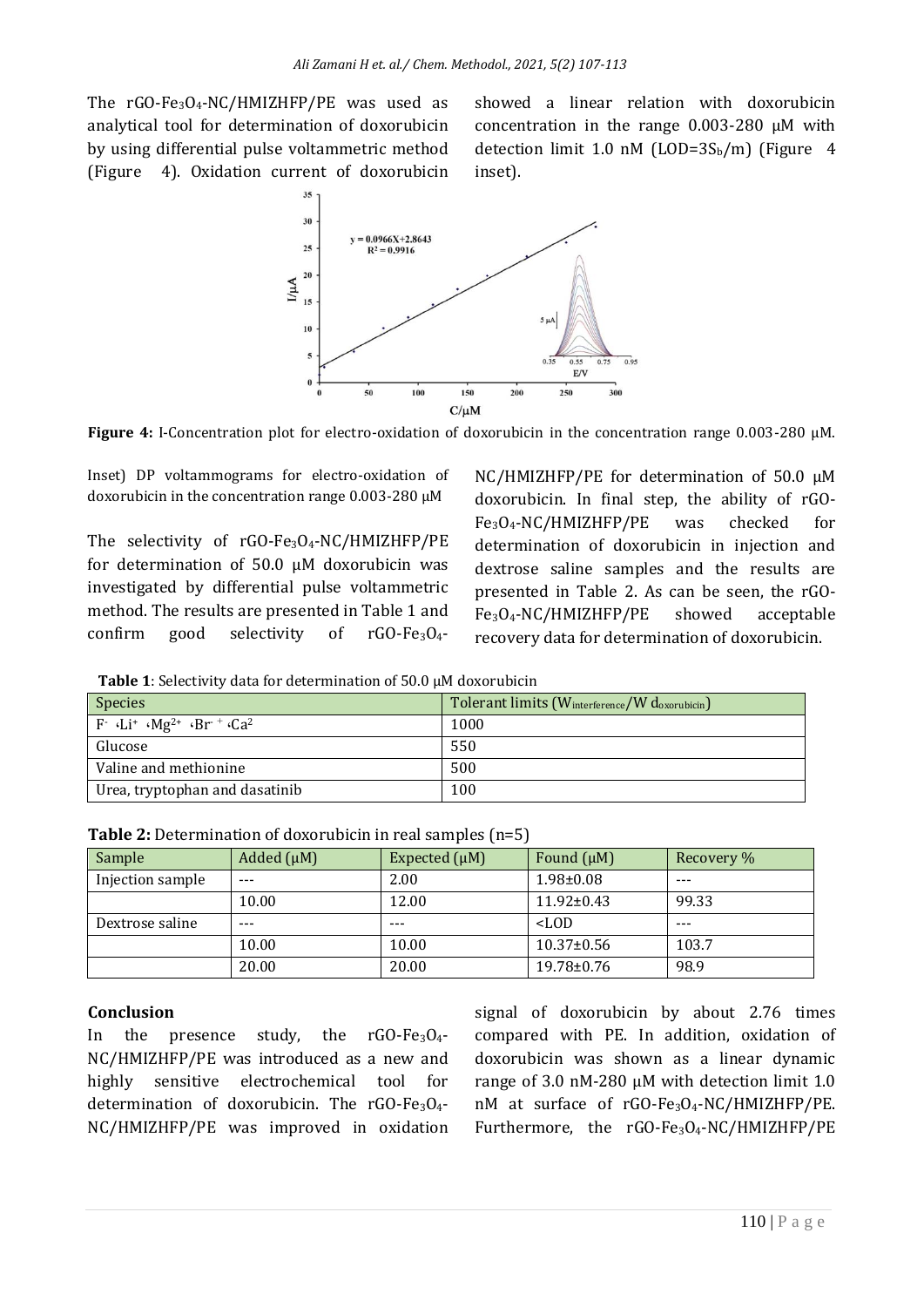was successfully used for determination of doxorubicin with recovery data 99.33 %-103.7% in injection and dextrose saline samples.

#### **Conflict of Interest**

We have no conflicts of interest to disclose.

#### **References**

[1]. Dorfman H.D., Czerniak B., *Cancer.,* 1995, **75**:203

[2]. Lengauer C., Kinzler K.W., Vogelstein B., *Nature.,* 1998, **396**:643

[3]. Lengauer C., Kinzler K.W., Vogelstein B., *Nature.,* 1997, **386**:623

[4]. Euvrard S., Kanitakis J., Claudy A., *N. Engl. J. Med.,* 2003, **348**:1681

[5]. Penn I., *N. Engl. J. Med.,* 1990, **323**:1767

[6]. Wong H.L., Bendayan R., Rauth A.M., Li Y., Wu

X.Y., *Adv. Drug Deliv. Rev.,* 2007, **59**:491

[7]. Torino F., Barnabei A., Paragliola R., Baldelli R., Appetecchia M., Corsello S.M., *Thyroid.* 2013, **23**:1345

[8]. Singal P.K., Iliskovic N., *N. Engl. J. Med.,* 1998, **339**:900

[9]. Sastry C.S.P., Rao J.S.V.M.L., *Talanta.,* 1996, **43**:1827

[10]. Asperen J., Tellingen O., Beijnen J.H., *J. Chromatogr. B.,* 1998, **712**:129

[11]. Guo Y., Chen Y., Zhao Q., Shuang S., Dong C., Electroanalysis., 2011, **23**:2400

[12]. Nie J.F., Wu H.L., Xia A.L., ZHU S.H., BIAN Y.C., LI S.F., YU R.Q., Marco P.H., Levi M.A.B., Scarminio I.S., Poppi R.J., *Anal. Chim. Acta.,* 2003, **493**, 69

[13]. Akbarian Y., Shabani-Nooshabadi M., Karimi-Maleh H., *Sens. Actuators B.,* 2018, **273**:228

[14]. Raoof J.B., Ojani R., Karimi-Maleh H., Hajmohamadi M.R., Biparva P., *Anal. Methods.,* 2011, **3**:2637

[15]. Karimi‐Maleh H., Karimi F., Alizadeh M., Sanati A.L., *Chem. Rec.,* 2020, **20**:682

[16]. Karimi-Maleh H., Karimi F., Orooji Y., Mansouri G., Razmjou A., Aygun A., Sen F., *Sci. Rep.,* 2020*,* **10**:11699

[17].Karimi-Maleh H., Karimi F., Malekmohammadi S., Zakariae N., Esmaeili R., Rostamnia S., Yola M.L., Atar N., Movagharnezhad S., Rajendran S., *J. Mol. Liq.,* 2020, **310**:113185

[18]. Karimi-Maleh H., Cellat K., Arıkan K., Savk A., Karimi F., Şen F., *Mater. Chem. Phys.,* 2020, **250**:123042

[19]. Atta N.F., Galal A., Azab S.M., *Analyst.,* 2011, **136**:4682

[20]. Karimi F., Zakariae N., Esmaeili R., Alizadeh M., Tamadon A.M., *Curr. Biochem. Eng.,* 2020, **6**:114

[21]. Li F., Song J., Shan C., Gao D., Xu X., Niu L., *Biosens. Bioelectron.,* 2010, **25**:1408

[22]. Karimi-Maleh H., Kumar, B.G., Rajendran S., Qin J., Vadivel S., Durgalakshmi D., Gracia F., Soto-Moscoso M., Orooji Y., Karimi F., *J. Mol. Liq.,* 2020, **314**:113588

[23]. Karimi-Maleh H., Arotiba O.A., *J. Colloid Interface Sci.,* 2020, **560**:208

[24]. Bagheri H., Khoshsafar H., Afkhami A., Amidi S., *New J. Chem.,* 2016, *40:*7102

[25]. Alipour E., Gasemlou S., *Anal. Methods.,* 2012, **4**:2962

[26]. Abbasghorbani M. *Int. J. Electrochem. Sci.,* 2017, **12**:11656

[27]. Fouladgar M. *J. Electrochem. Soc.,* 2018, **165**:B559

[28]. Karimi-Maleh H., Fakude C.T., Mabuba N., Peleyeju G.M., Arotiba O.A., *J. Colloid Interface Sci.,* 2019, **554**:603

[29]. Shamsadin-Azad Z., Taher M.A., Cheraghi S., Karimi-Maleh H., *J. Food Meas. Charact.,* 2019, **13**:1781

[30]. Tahernejad-Javazmi F., Shabani-Nooshabadi M., Karimi-Maleh H., *Compos. B.,* 2019, **172**:666

[31]. Khodadadi A., Faghih-Mirzaei E., Karimi-Maleh H., Abbaspourrad A., Agarwal S., Gupta V.K., *Sens. Actuators B,* 2019, **284**:568

[32]. Khalilzadeh M.A., Karimi-Maleh H., Amiri A., Gholami F., *Chin. Chem. Lett.,* 2010, **21**:1467

[33]. Ensafi A.A., Dadkhah-Tehrani S., Karimi-Maleh H., *Anal. Sci.,* 2011, **27**:409

[34]. Ensafi A.A., Karimi-Maleh H., Mallakpour S., *Colloids Surf. B,* 2013, **104**:186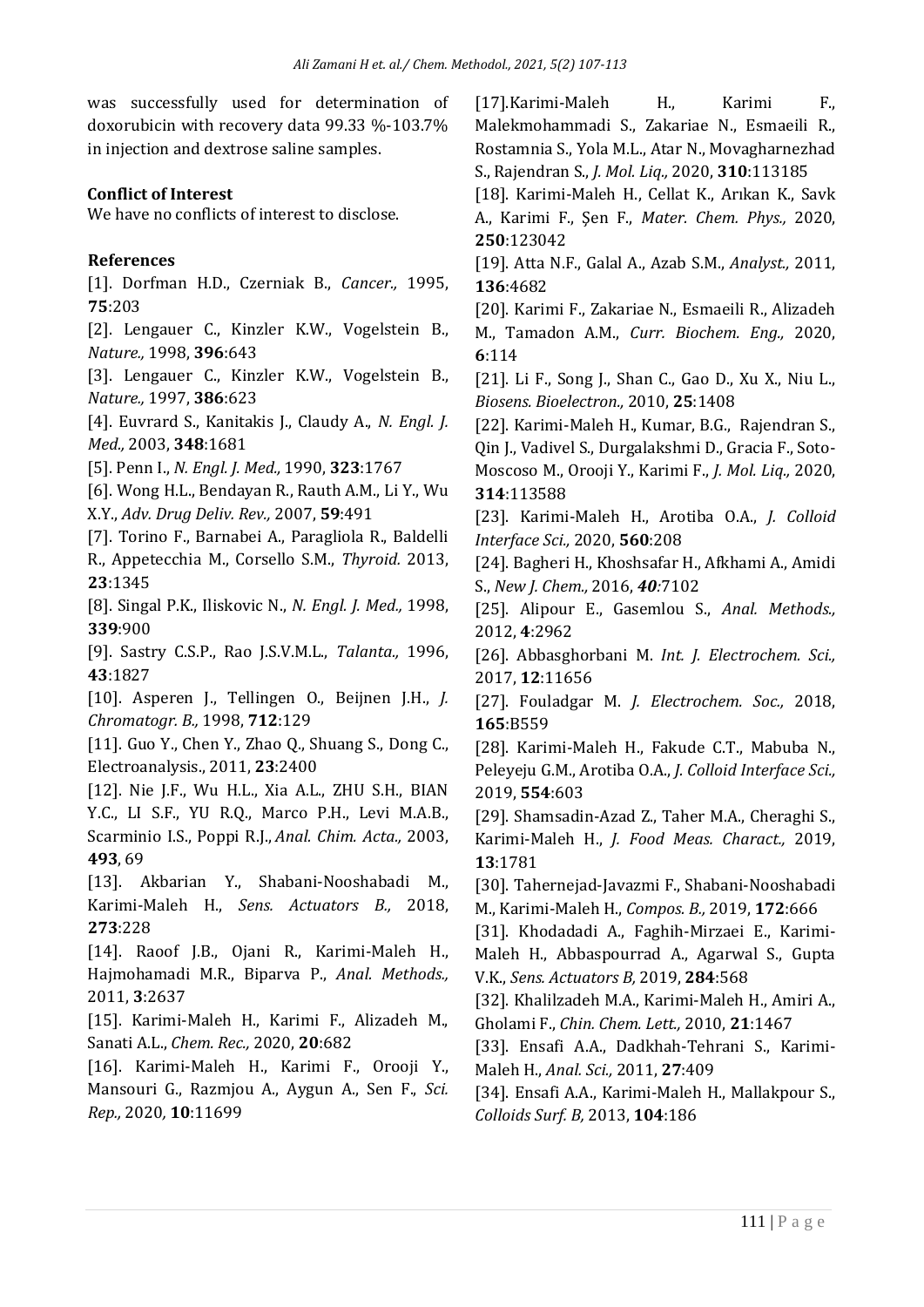[35]. Karimi-Maleh H., Tahernejad-Javazmi F., Gupta V.K., Ahmar H., Asadi M.H., *J. Mol. Liq.,* 2014, **196**: 258

[36]. Germi M.D., Mahaseni Z.H., Ahmadi Z., Asl M.S., *Mater. Charact.,* 2018, **145**:225

[37]. Azizian-Kalandaragh Y., Namini A.S., Ahmadi Z., Asl M.S., *Ceram. Int.,* 2018, **44**:19932

[38]. Ensafi A.A., Bahrami H., Rezaei B., Karimi-Maleh H. *Mater. Sci. Eng. C.,* 2013, **33**:831

[39]. Baghayeri M., Rouhi M., Lakouraj M.M., Amiri-Aref M. *J. Electroanal. Chem.*, 2017, **784**:69

[40]. Baghayeri M., Ansari R., Nodehi M., Razavipanah I., Veisi H. *Microchim. Acta.,* 2018, **185**:320

[41]. Karimi‐Maleh H., Karimi F., Alizadeh M., Sanati A.L. *Chem. Rec.,* 2020, **20**:682

[42]. Nguyen T.P., Asl M.S., Delbari S.A., Namini A.S., Van Le Q., Shokouhimehr M., Mohammadi M., Ceram. Int., 2020, **46**:19646

[43]. A.S. Namini, Z. Ahmadi, A. Babapoor, M. Shokouhimehr, M.S. Asl, *Ceram. Int.,* 2019, **45**:2153

[44]. Amiri A., Baghayeri M., Nori S. *J. Chromatogr. A.,* 2015, **1415**:20

[45]. Karimi-Maleh H., Kumar B.G., Rajendran S., Qin J., Vadivel S., Durgalakshmi D., Gracia F., Soto-Moscoso M., Orooji Y., Karimi F. *J. Mol. Liq.,* 2020, **314**:113588

[46]. Asl M.S., Nayebi B., Motallebzadeh A., Shokouhimehr M., *Compos. Part B-Eng.,* 2019, **175**:107153

[47]. Fattahi M., Asl M.S., Delbari S.A., Namini A.S., Ahmadi Z., Mohammadi M., *Int J Refract Metals Hard Mater.,* 2020, **90**:105248

[48]. Ahmadi Z., Nayebi B., Asl M.S., Farahbakhsh I., Balak Z., *Ceram. Int.,* 2018, **44**:11431

[49]. Delbari S.A., Nayebi B., Ghasali E., Shokouhimehr M., Asl M.S., *Ceram. Int.,* 2019, **45**:3207

[50]. Mahaseni Z.H., Germi M.D., Ahmadi Z., Asl M.S., *Ceram. Int.,* 2018, **44**:13367

[51]. Farahbakhsh I., Ahmadi Z., Asl M.S., *Ceram. Int.,* 2017, **43**:8411

[52]. Parvizi S., Ahmadi Z., Zamharir M.J., Asl M.S., *Int J Refract Metals Hard Mater.,* 2018, **75**:10

[53]. Ghanei-Motlagh M., Taher M.A., Fayazi M., Baghayeri M., Hosseinifar A.R., *J. Electrochem. Soc.,* 2019, **166**: B367

[54]. Arshadi M., Ghiaci M., Ensafi A., Karimi-Maleh H., Suib S.L., *J. Mol. Catal. A.,* 2011, **338**:71

[55]. Brenner D., Mahbooba Z., Saberi-Movahed F., Krim J., Liu Z., Ivanov M.G., Osawa E., Shenderova O., *Mater. Res. Soc. Symp. Proc*., 2014, 1703: DOI:

<https://doi.org/10.1557/opl.2014.840>

[56]. Kumar P.S., Sivaranjanee R., Rajan P.S., Saravanan A., *J. Ind. Eng. Chem.,* 2018, **60**:307

[57]. Femina Carolin C., Senthil Kumar P., Janet Joshiba G., Kumar V.V., *Environ. Chem. Lett.,* 2020, DOI:https://doi.org/10.1007/s10311-020- 01068-9

[58]. Saravanana A., Kumar P.S., Karishma S., Vo D.V.N., Jeevanantham S., Yaashikaa P.R., George C.S., *Chemosphere.,* 2021, **264**:128580

[59]. Kumar P.S., Varjani S.J., Suganya S., *Bioresour. Technol.,* 2018, **250**:716

[60]. Neeraj G., Raghunandan S.K., Kumar P.S., Cabana H., Kumar V.V., *Process Saf. Environ. Prot.,* 2016, **104**:185

[61]. Senthil K.P., Vincent C., Kirthika K., Kumar K.S., *Braz. J. Chem. Eng.,* 2010, **27**:339

[62]. Neeraj G., Krishnan S., Kumar P.S., Shriaishvarya K.R., Kumar V.V., *J. Mol. Liq.,* 2016, **214**:335

[63]. Saberi Movahed F., Cheng G., Venkatachari B**.**S., Cozmuta I., In 42nd AIAA Thermophysics Conference (p. 3786). DOI: 10.13140/RG.2.1.1761.2884

[64]. Nithya K., Sathish A., Kumar P.S., Ramachandran T., *J. Ind. Eng. Chem.,* 2018, 59:230 [65]. Suganya S., Kumar P.S., *J. Ind. Eng. Chem.,* 2019, **75**:211

[66]. Gayathri R., Senthil K.P., *Braz. J. Chem. Eng.,* 2010, **27**:71

[67]. Baghayeri M., Sedrpoushan A., Mohammadi A., Heidari M., *Ionics.,* 2017, **23**:1553

[68] Raoof J.B., Ojani R., Baghayeri M., Amiri-Aref M., *Anal. Methods.,* 2012, **4**:1579

[69]. Baghayeri M., Maleki B., Zarghani R., *Mater. Sci. Eng. C,* 2014, **44**:175